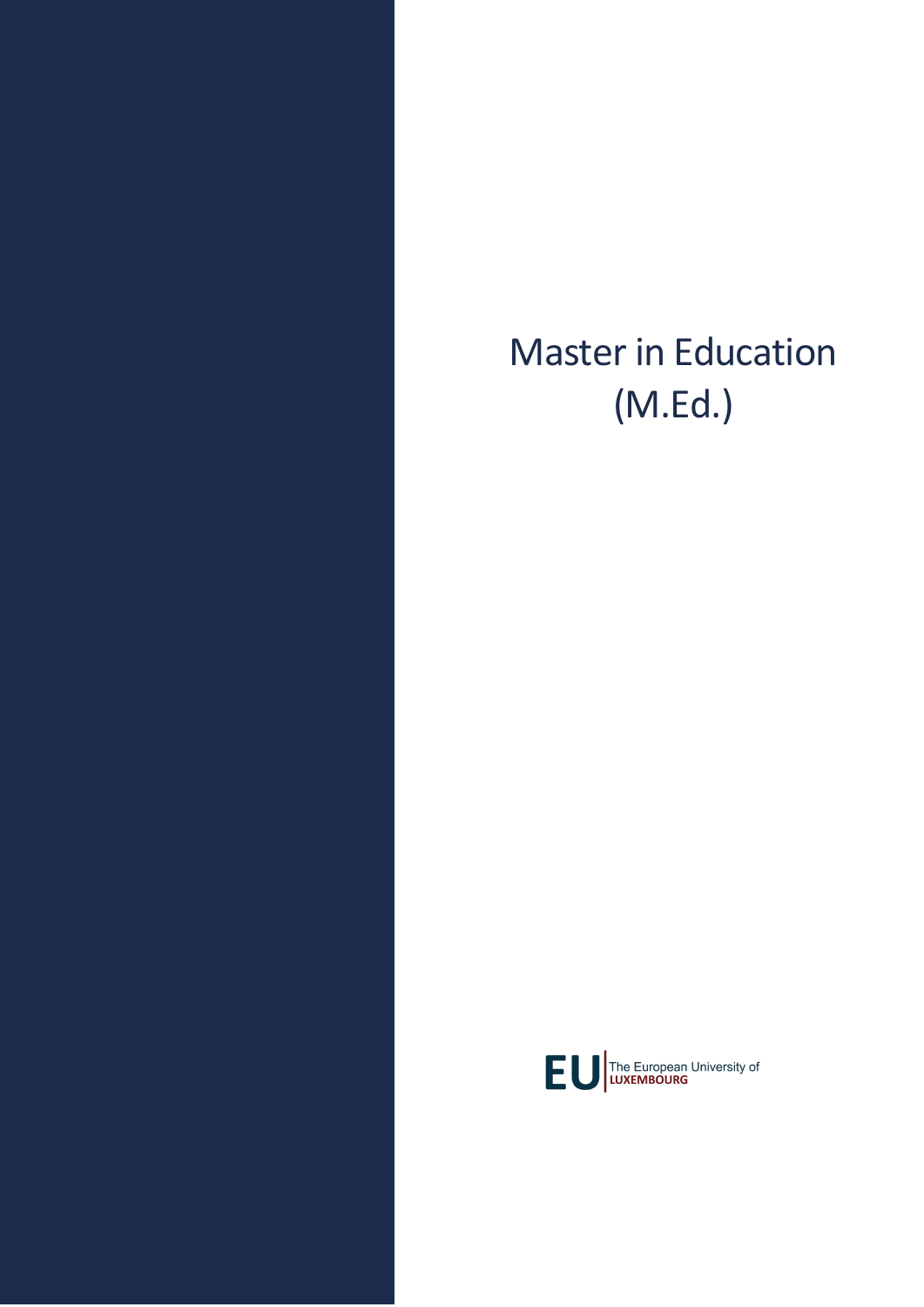## Master in Education, M.Ed.

#### An overview

The European University of Luxembourg (EUNI) Master's in Education (M.Ed.) recognizes the need to train quality teachers. In this respect, EUNI seeks to encourage and enable the M.Ed. candidate to think deeply and critically about education, not only from its historical narrative but its ever evolving future and development. This M.Ed. program supports students who are in the early, middle or later stages of articulating, explaining and justifying their own position within the complex and diverse field of education studies. The European University of Luxembourg (EUNI) Master in Education (M.Ed.) is a two-year Master's degree course which is based at the Château Wiltz Campus or Online.

Taking a largely research-based approach, studies in this M.Ed. course are embedded in pedagogy and research. The EUNI M.Ed. is orientated towards teaching in primary and secondary education, and while stressing the aforementioned need for teachers to consider research-based evidence, prepares teachers to be able to teach their relevant curriculum subjects and link theory with the core values of positive teacher-learner interaction.



#### STUDENTS COMPLETING THIS MASTER PURSUE CAREERS IN:

- $\checkmark$  Principal/Vice Principal
- $\checkmark$  University Lecturer
- $\checkmark$  Teacher/Private Tutor
- $\checkmark$  Career Counselor
- $\checkmark$  Curriculum developer
- $\checkmark$  Educational Consultant
- $\checkmark$  Education Administrator

#### M.Ed. Program Bases of Knowledge

EUNI bases of knowledge are intended to enhance student learning in the following areas: communication, ethical reasoning, analytical skills, information technology, global outlook, critical thinking, and understanding of synergy. Upon completion of the M.Ed. Program, graduates will among others:

- Think critically and effectively
- Fully comprehend education as evolving
- Come to learn, understand and master the different types of tools and technologies used in education
- Demonstrate professionalism and leadership.
- Apply the benefits of education for sustainable economic, social and political development
- Develop logical and balanced arguments
- Demonstrate a global perspective.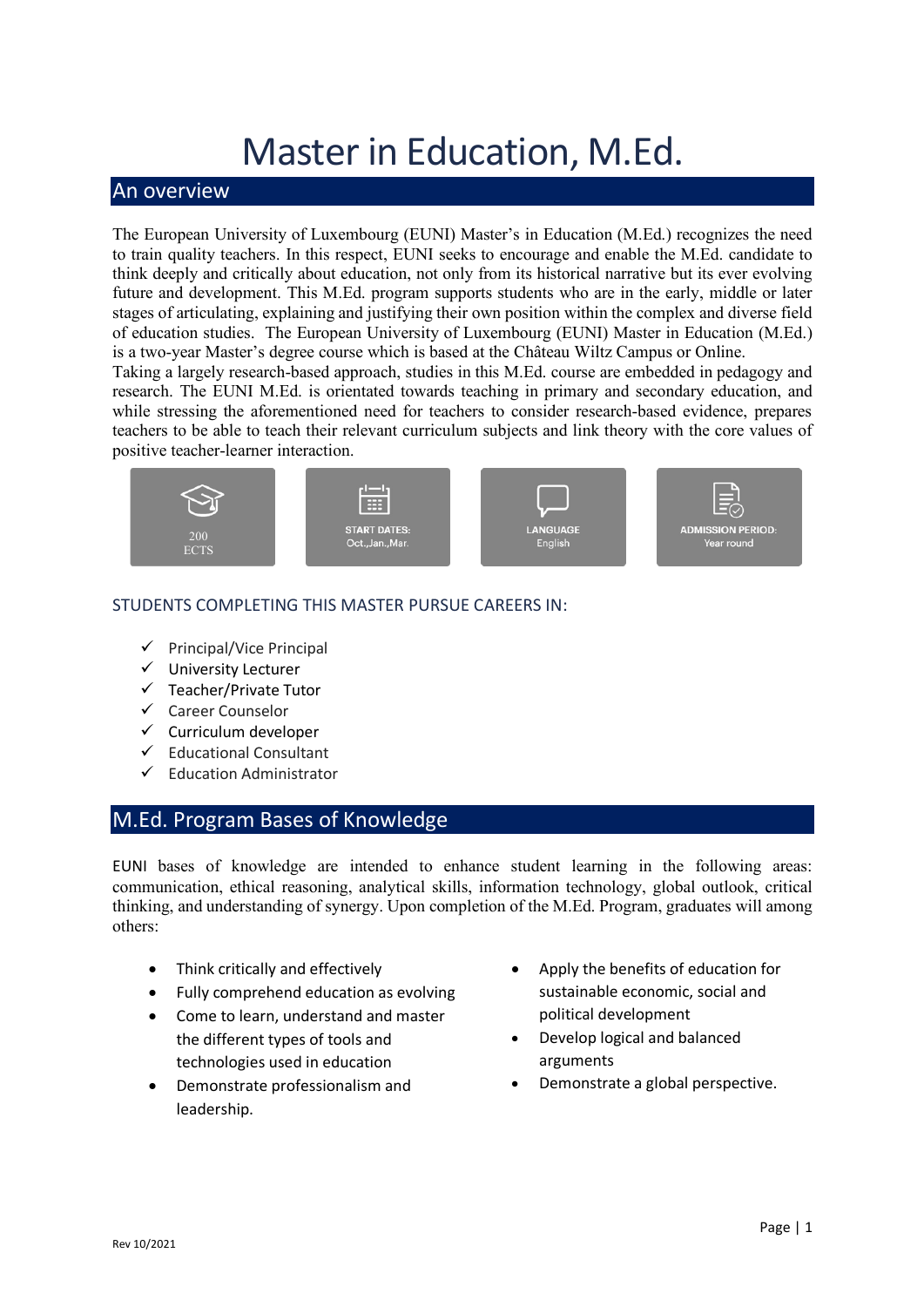### Structure\* (this is not a curriculum document, consult the course catalogue for curriculum standards)

| Year 1                                                                                                                                                                                                                                                                                                                                                                                                                                 | <b>Year 2</b>                                                                                                                                                                                                                                                                                                                                                                                                          |
|----------------------------------------------------------------------------------------------------------------------------------------------------------------------------------------------------------------------------------------------------------------------------------------------------------------------------------------------------------------------------------------------------------------------------------------|------------------------------------------------------------------------------------------------------------------------------------------------------------------------------------------------------------------------------------------------------------------------------------------------------------------------------------------------------------------------------------------------------------------------|
| Term I/Year I                                                                                                                                                                                                                                                                                                                                                                                                                          | Term I/Year 2                                                                                                                                                                                                                                                                                                                                                                                                          |
| <b>ME100 Education in Context: History, Philosophy and Sociology (10 ECTS)</b><br>History and Purpose of Schooling<br>Philosophical Foundations of Education<br>Sociological Foundations of Education<br><b>ME101 Teaching for Diverse and Inclusive Classrooms (10 ECTS)</b><br>Diversity policy in education.<br>Sex, gender identity and expression<br>Spirituality and Religious Identity                                          | <b>ME102 Assessment and Evaluation (10 ECTS)</b><br>Overview of Testing, Measurement<br><b>Bloom's Revised Taxonomy</b><br><b>Understanding Test Results</b><br><b>ME103 Creating Positive Classroom Environments (10 ECTS)</b><br>Elements of Classroom Management & The Positive Classroom;<br>Trauma informed practice<br>Communication, Collaboration, & Rapport                                                   |
| Term II/Year 1                                                                                                                                                                                                                                                                                                                                                                                                                         | Term II/Year 2                                                                                                                                                                                                                                                                                                                                                                                                         |
| ME200 Contemporary Global Challenges in Education Policy & Leadership (10 ECTS)<br>Sustaining Structures to Support an Effective School<br>Self-Reflection and Professional Growth<br>Managing Human Capital<br><b>ME201 Learning Theory and Implications for Instruction (10 ECTS)</b><br>Behaviorism and the Information Processing Model<br>Constructivist; Piaget's, Bruner's, & Vygotsky<br>The Adolescent Brain and Neuroscience | ME202 Instructional Techniques for the Primary and Middle School Classroom (10 ECTS)<br>Inquiry based learning<br>Guided instruction strategy<br>Learning together; the social family of models<br><b>ME203 Special Educational Needs: Inclusive Approaches (10 ECTS)</b><br>Foundations of Special Education<br>Low Incidence Disabilities<br>Instructional Adaptations; Differentiating Instruction                  |
| <b>SUMMER Term / Year 1</b>                                                                                                                                                                                                                                                                                                                                                                                                            | <b>SUMMER Term / Year 2</b>                                                                                                                                                                                                                                                                                                                                                                                            |
| <b>ME300 Games and Virtual Simulations for Learning (10 ECTS)</b><br>Cognitive, social and cultural aspects of computer games<br>Potentials of games on human psychology and learning<br>Trends of video games and simulation research<br><b>ME301 Curriculum Design and Instructional Decision Making (10 ECTS)</b><br>Backward design<br>Standardized tests and curriculum<br>Assessment and acceptable evidence                     | <b>ME302 Integration of Learning Technology (10 ECTS)</b><br>Technology Integration Planning (TIP) Model<br>Integration for Diverse Learners<br>Theory and Practice: Foundations for Effective Technology Integration<br><b>ME303 Advanced Practices for Teaching the STEM Fields (10 ECTS)</b><br>Background and history of the STEM movement<br>The power and promise of STEM education<br>Teaching integrative STEM |
|                                                                                                                                                                                                                                                                                                                                                                                                                                        | ME304 Teacher Training Internship (30 ECTS) ME305 Thesis (30 ECTS)                                                                                                                                                                                                                                                                                                                                                     |